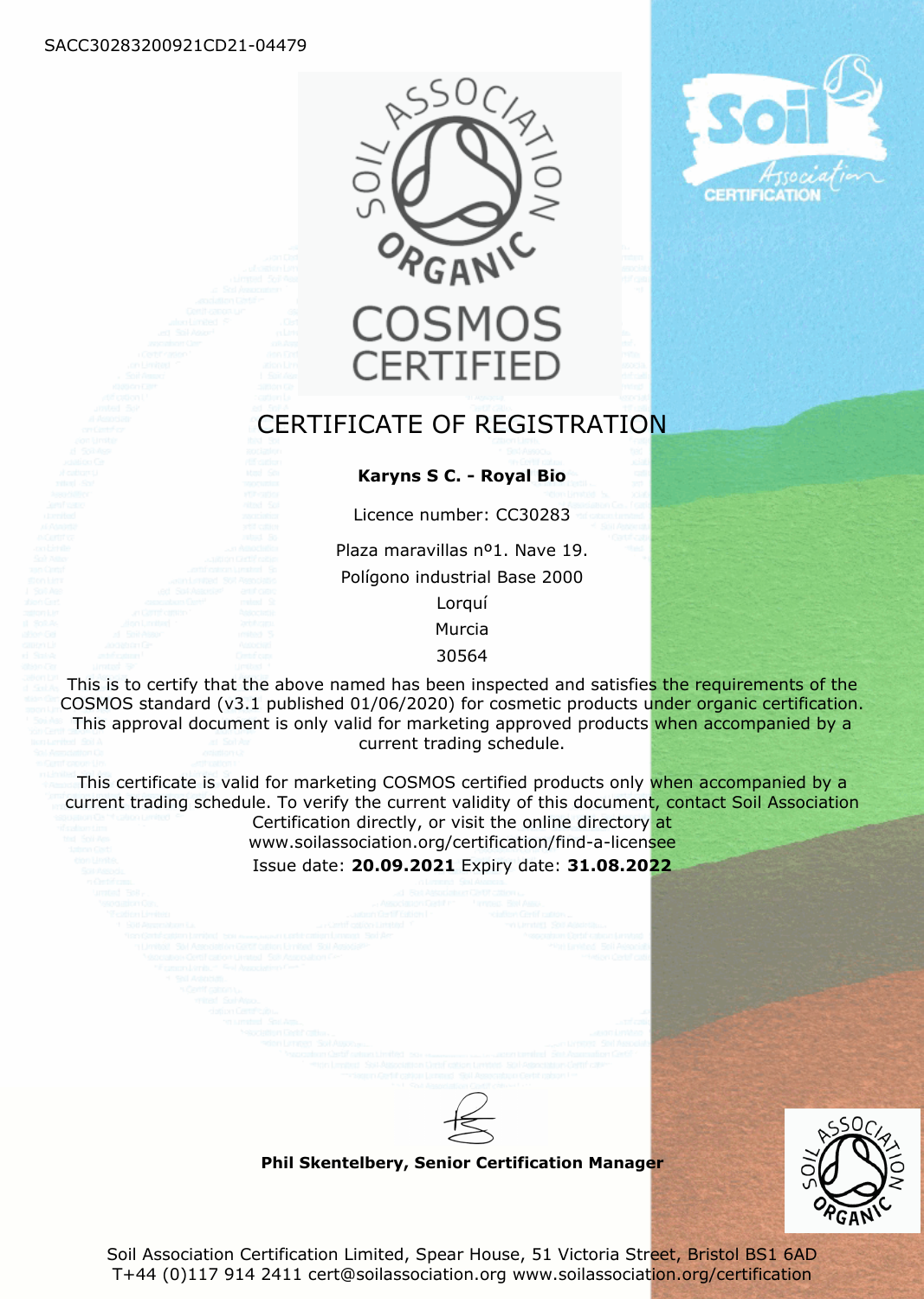### **Soil Association Certification**

## **Trading Schedule**

Company Name: **Karyns S C. - Royal Bio** Address: **Plaza maravillas nº1. Nave 19. Polígono industrial Base 2000 Lorquí Murcia 30564 ES** Licence No: **CC30283**

This is to certify that the above named has been inspected and satisfies the requirements of the COSMOS standard (v3.1 published 01/06/2020) for cosmetic products under organic certification. This approval document is only valid for marketing approved products when accompanied by a current trading schedule.

This certificate is valid for marketing COSMOS certified products only when accompanied by a current trading schedule. To verify the current validity of this document, contact Soil Association Certification directly, or visit the online directory at www.soilassociation.org/certification/find-a-licensee

#### **Valid until 31/08/2022**

**This document may be used to market the following licensed products only:**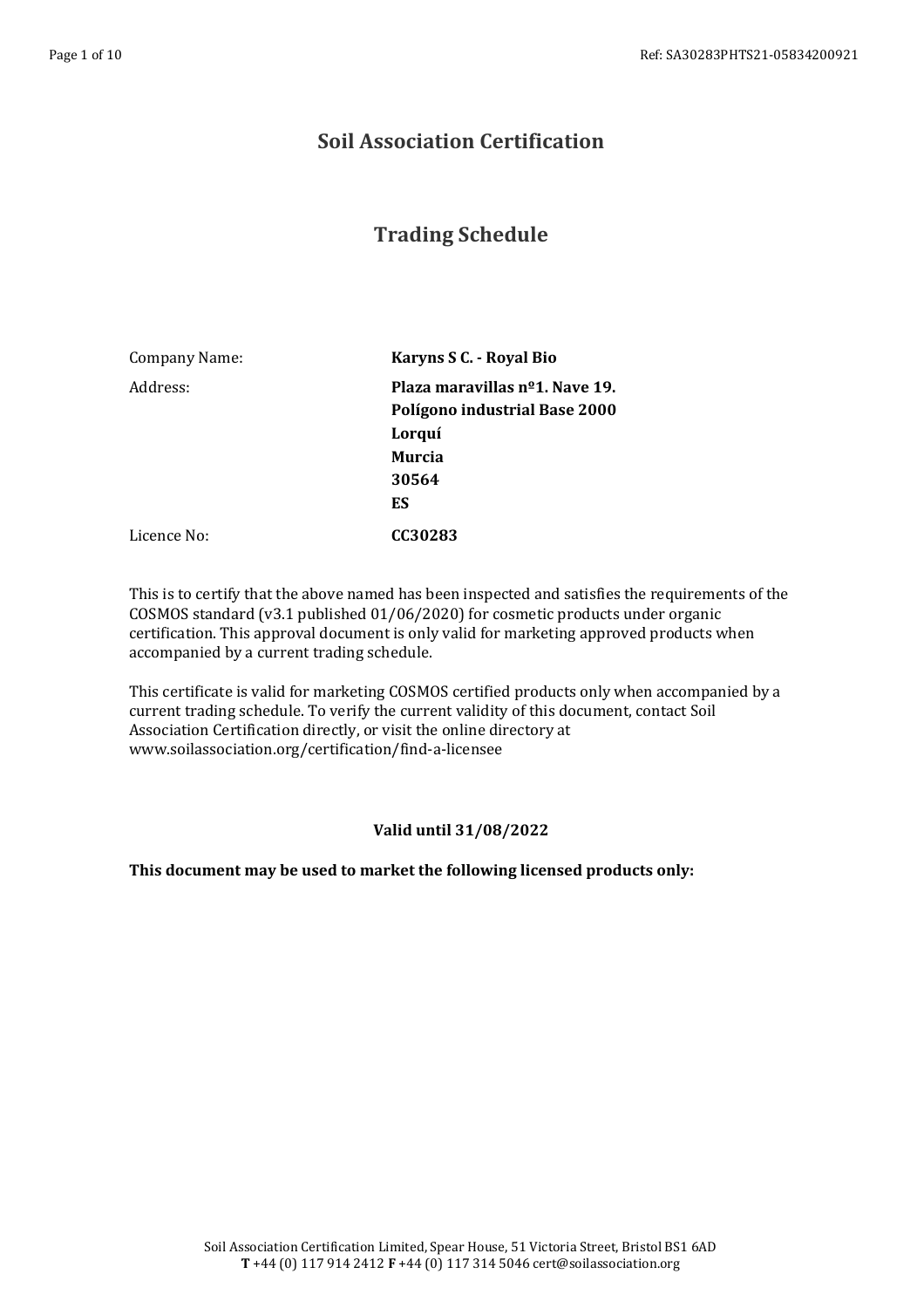| <b>Enterprises</b>    | <b>Status</b> |
|-----------------------|---------------|
| Labelling/relabelling | Organic       |

| <b>Product Name</b>                                                                                                                                   | <b>Status</b> |
|-------------------------------------------------------------------------------------------------------------------------------------------------------|---------------|
| Acai Oil - Aceite de Acai (Euterpe oleracea fruit oil) (100% Org PPAI)                                                                                | Organic       |
| Ajowan essential oil - Aceite esencial de ajowan (100% Org PPAI)                                                                                      | Organic       |
| Alcohol - Alcohol (95.37% Org CPAI)                                                                                                                   | Organic       |
| Almond Oil - Aceite de almendra (Various) (100% Org PPAI)                                                                                             | Organic       |
| Almond oil and hibiscus macerate - Macerado de Hibisco en Aceite<br>de Almendra (Prunus amygdalus dulcis oil, Hibiscus sabdariffa)<br>(100% Org PPAI) | Organic       |
| Aloe vera dry leaf extract 200:1 - Extracto seco de hoja de loe vera<br>(100% Org PPAI)                                                               | Organic       |
| Aloe vera Gel (99.50% Org PPAI, 0.30% CPAI, 0.20% NNI)                                                                                                | Organic       |
| Aloe Vera Jugo (100% Org PPAI)                                                                                                                        | Organic       |
| Aloe Vera Juice - Jugo de aloe vera (99.8% Org PPAI, 0.2% CPAI)                                                                                       | Organic       |
| Aloe vera leaf powder - Hoja aloe vera en polvo (100% Org PPAI)                                                                                       | Organic       |
| Amaranth oil - Aceite esencial de amaranto (Amaranthus caudatus)<br>(100% Org PPAI)                                                                   | Organic       |
| Apricot Oil - Aceite de albaricoque (100% Org PPAI)                                                                                                   | Organic       |
| Argan Oil - Aceite de argán (Various) (100% Org PPAI)                                                                                                 | Organic       |
| Arnica Infused - Macerado de arnica (100% Org PPAI)                                                                                                   | Organic       |
| Arrowroot powder - Arrurruz en polvo (100% Org PPAI)                                                                                                  | Organic       |
| Ashwaganda (100% Org)                                                                                                                                 | Organic       |
| Avocado Butter - Manteca de aguacate (Persea Gratissima seed<br>butter) (100% Org PPAI)                                                               | Organic       |
| Avocado Oil - Aceite de Aguacate (Various) (100% Org PPAI)                                                                                            | Organic       |
| Babassu Oil - Aceite de babassu (100% Org PPAI)                                                                                                       | Organic       |
| Babassu oil refined - Aceite de babassu bio refinado (100% Org<br>PPAI)                                                                               | Organic       |
| Balsam fir needle essential oil - Aceite esencial de abeto balsamico<br>(100% Org PPAI)                                                               | Organic       |
| Baobab Oil - Aceite de baobab (Various) (100% Org PPAI)                                                                                               | Organic       |
| Basil Essential Oil - Aceite Esencial de Albahaca (100% Org PPAI)                                                                                     | Organic       |
| Bassil Essential Oil - Aceite Esencial de Albahaca (100% Org PPAI)                                                                                    | Organic       |
| Bay essential oil - Aceite esencial de laurel (100% Org PPAI)                                                                                         | Organic       |
| Bay floral water - Hidrolato de laurel (100% Org PPAI)                                                                                                | Organic       |
| Beeswax - Cera de abejas (100% Org PPAI)                                                                                                              | Organic       |
| Beeswax Sheet - Cera de abejas en láminas (100% Org PPAI)                                                                                             | Organic       |
| Beetroot Powder - Polvo de Remolacha (Beta vulgaris) (100% Org<br>PPAI)                                                                               | Organic       |
| Benzoin Resinoid - Oleresina de Benjui (Styrax tonkinensis) (100%<br>Org PPAI)                                                                        | Organic       |
| Bergamot Essential Oil - Aceite esencial de bergamota (100% Org<br>PPAI)                                                                              | Organic       |
| Bitter fennel oil - Aceite esencial de hinojo (feoniculum vulgare)<br>(100% Org PPAI)                                                                 | Organic       |
| Biznaga essential oil / Aceite esencial de biznaga bio (100% Org<br>PPAI)                                                                             | Organic       |
| Black Cumin Oil - Aceite de comino negro (100% Org PPAI)                                                                                              | Organic       |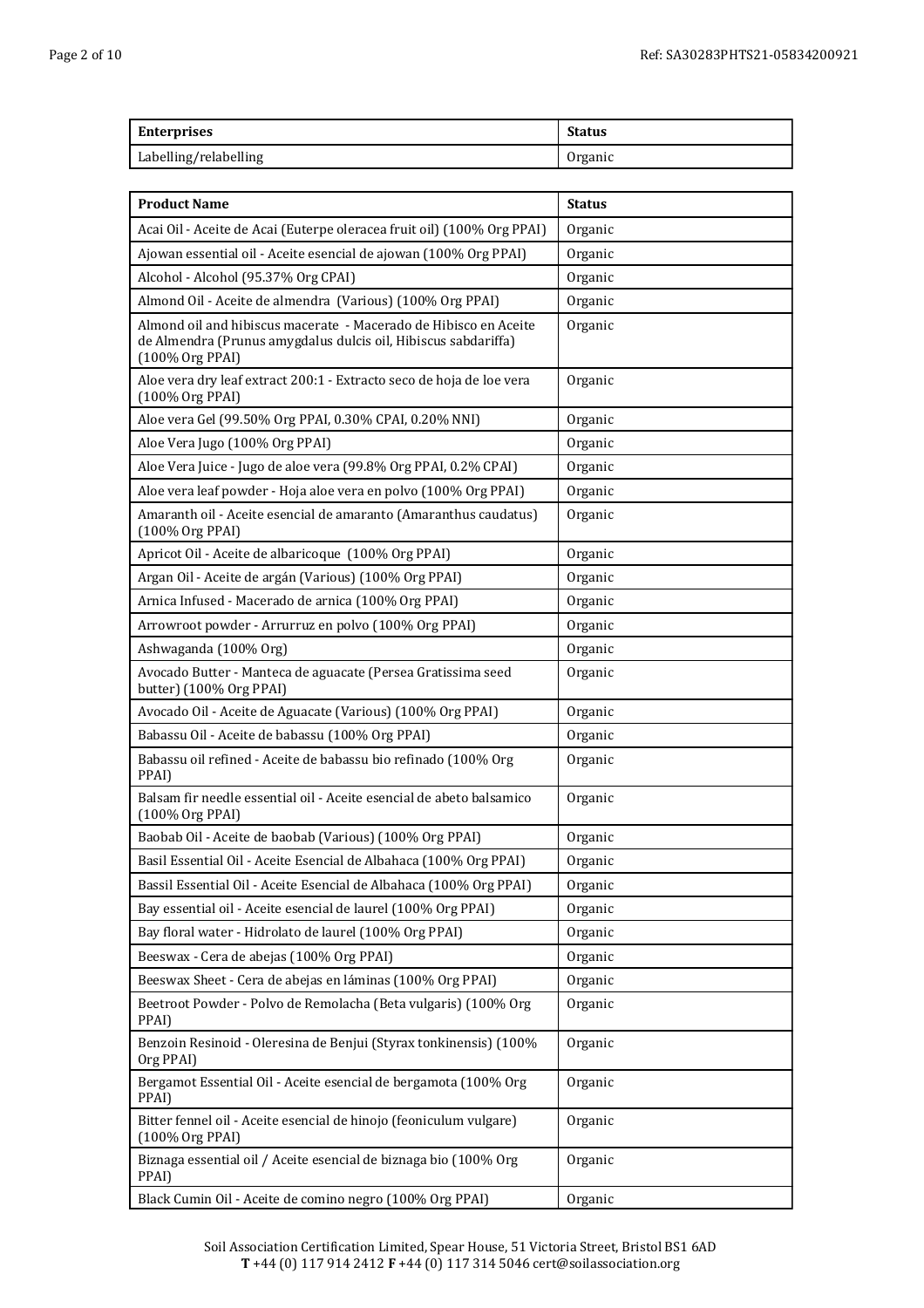| Page 3 of 10 |  |  |
|--------------|--|--|
|              |  |  |

| Black pepper essential oil - Aceite esencial de pimienta negra (100%<br>Org PPAI)                                                                                     | Organic |
|-----------------------------------------------------------------------------------------------------------------------------------------------------------------------|---------|
| Black pepper powder - Pimienta negra en polvo (100% Org PPAI)                                                                                                         | Organic |
| Black spruce essential oil - Aceite esencial de abeto negro (100%<br>Org PPAI)                                                                                        | Organic |
| Blackcurrant oil bio - Aceite de grosella negra Bio (Various) (100%<br>Org PPAI)                                                                                      | Organic |
| Blue tansy essential oil - Aceite esencial de tanaceto azul<br>(Tanacetum annuum) (100% Org PPAI)                                                                     | Organic |
| Blueberry Oil - Aceite de Arándanos (Vaccinium corymbossum seed<br>oil) (100% Org PPAI)                                                                               | Organic |
| Borage Oil - Aceite de borraja (100% Org PPAI)                                                                                                                        | Organic |
| Brahmi powder - Polvo de brahmi (100% Org PPAI)                                                                                                                       | Organic |
| Broccoli Oil - Aceite de brócoli (100% Org PPAI)                                                                                                                      | Organic |
| Buriti oil - Aceite de buriti (100% Org PPAI)                                                                                                                         | Organic |
| Cajeput essential oil - Aceite esencial de cajeput (100% Org PPAI)                                                                                                    | Organic |
| Calendula Bio planta seca (100% Org PPAI)                                                                                                                             | Organic |
| Camelia japonica oil - Aceite de camelia japonica (100% Org PPAI)                                                                                                     | Organic |
| Camelina oil - Aceite de camelina (100% Org PPAI)                                                                                                                     | Organic |
| Camellia Oil - Aceite de camelia (camelia oleifera) (100% Org PPAI)                                                                                                   | Organic |
| Camellia Oil - Aceite de camelia (camelia sinensis) (100% Org PPAI)                                                                                                   | Organic |
| Camphor Essential Oil - Aceite esencial de alcanfor (100% Org PPAI)                                                                                                   | Organic |
| Camphor oil - Aceite esencial de Alcanfor (100% Org PPAI)                                                                                                             | Organic |
| Canola oil - Aceite de canola bio (Various) (100% Org PPAI)                                                                                                           | Organic |
| Caraway essential oil - Aceite esencial de alcaravea (100% Org PPAI)                                                                                                  | Organic |
| Cardamomo essential oil - Aceite esencial de cardamomo (100% Org<br>PPAI)                                                                                             | Organic |
| Carnauba Wax - Cera carnauba (100% Org PPAI)                                                                                                                          | Organic |
| Carrot essential oil - Aceite esencial de zanahoria (daucus carota<br>seed oil) (100% Org PPAI)                                                                       | Organic |
| Carrot infused oil - Macerado de Zanahoria (100% Org PPAI)                                                                                                            | Organic |
| Carrot oil - Aceite de zanahoria (daucus carota) (100% Org PPAI)                                                                                                      | Organic |
| Castor Oil - Aceite de ricino (Various) (100% Org PPAI)                                                                                                               | Organic |
| Cedarwood Atlas Essential Oil - Aceite esencial de cedro del Atlas<br>(100% Org PPAI)                                                                                 | Organic |
| Celery seeds / semillas de apio (Apium graveolens) (100% Org<br>PPAI)                                                                                                 | Organic |
| Centella asiatica infused in sunflower oil - Macerado de centella<br>asiática en girasol (100% Org PPAI)                                                              | Organic |
| Centella asiática planta seca Bio (100% Org PPAI)                                                                                                                     | Organic |
| Chamomile Essential Oil, Anthemis nobilis - Aceite esencial de<br>manzanilla (100% Org PPAI)                                                                          | Organic |
| Chamomile Essential Oil, Matricaria recutita - Aceite esencial de<br>manzanilla (100% Org PPAI)                                                                       | Organic |
| Chamomile Essential Oil, Ormenis Multicaulis - Aceite esencial de<br>manzanilla (100% Org PPAI)                                                                       | Organic |
|                                                                                                                                                                       |         |
| Chamomile Essential Oil, Santolina chamaecyparisus - Aceite<br>esencial de manzanilla (100% Org PPAI)                                                                 | Organic |
| Chamomile floral water - Hidrolato de manzanilla (Chamomilla<br>recutita flower water) (100% Org PPAI)<br>Chamomile floral water - Hidrolato de manzanilla (Santolina | Organic |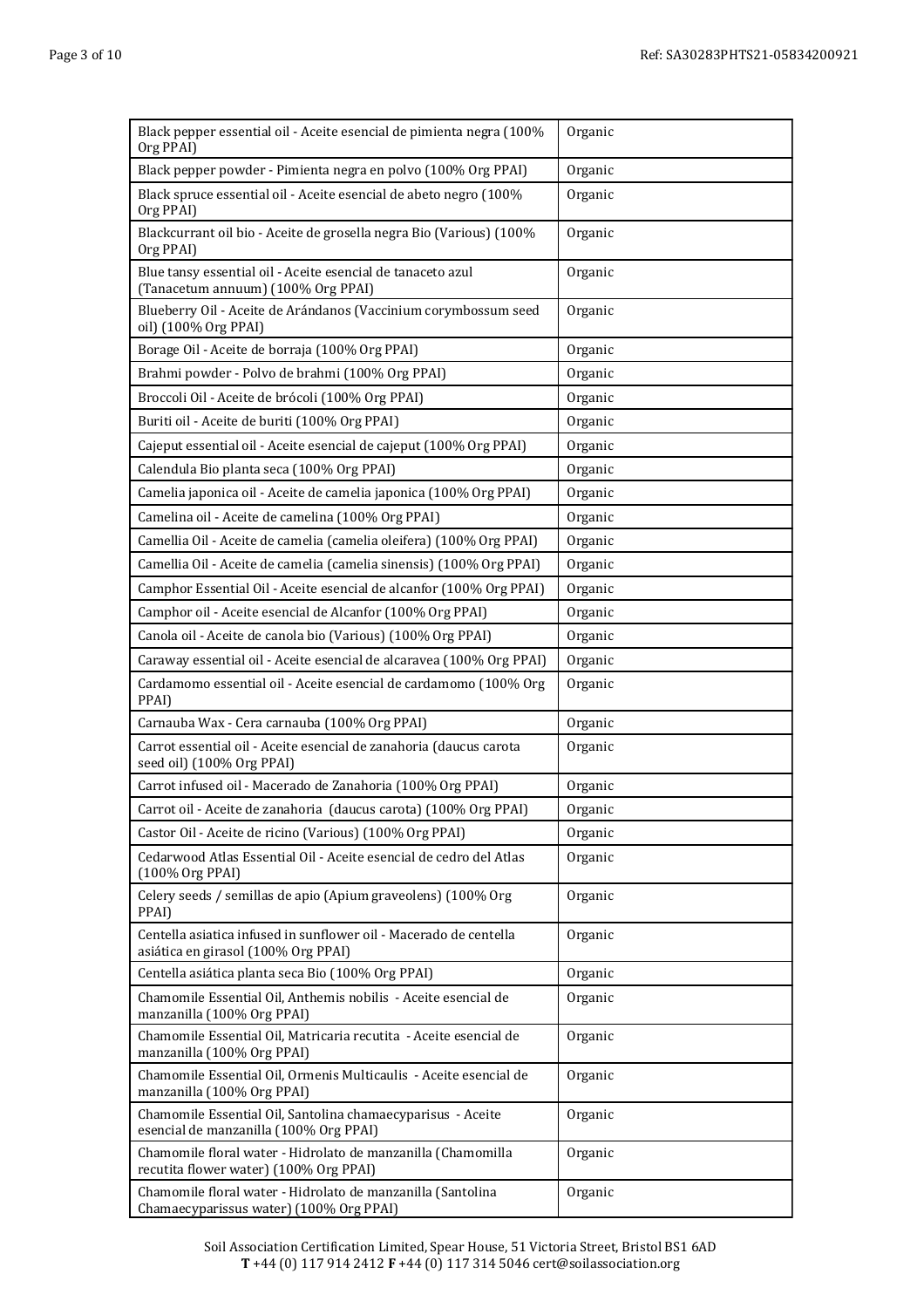| Chamomile roman essential oil - Aceite esencial de manzanilla<br>romana (100% Org PPAI)                            | Organic |
|--------------------------------------------------------------------------------------------------------------------|---------|
| Cherry Oil - Aceite de Cereza (Prunus cerasus seed oil) (100% Org<br>PPAI)                                         | Organic |
| Chia oil - Aceite de chía (100% Org PPAI)                                                                          | Organic |
| Chilli oil - Aceite de chili (100% Org PPAI)                                                                       | Organic |
| Chilli oil, Capsicum frutescens y Brassica campestris - Aceite de<br>guindilla (100% Org PPAI)                     | Organic |
| Chufa oil - Aceite de chufa (100% Org PPAI)                                                                        | Organic |
| Cinnamom essential oil (bark) - Aceite esencial de Canela<br>zeylanicum Corteza (100% Org PPAI)                    | Organic |
| Cinnamom essential oil (leafs) - Aceite esencial de Canela<br>zeylanicum Hojas (100% Org PPAI)                     | Organic |
| Cistus Essential Oil - Aceite esencial de jara (100% Org PPAI)                                                     | Organic |
| Cistus floral water - hidrolato de cistus-jara (100% Org PPAI)                                                     | Organic |
| Citronella Essential Oil - Aceite esencial de citronella (100% Org<br>PPAI)                                        | Organic |
| Clove Essential Oil - Aceite esencial de clavo (100% Org PPAI)                                                     | Organic |
| Clove essential oil - Aceite esencial de Clavo Corteza (100% Org<br>PPAI)                                          | Organic |
| Clove essential oil - Aceite esencial de Clavo Hoja (100% Org PPAI)                                                | Organic |
| Clove powder - Clavo en polvo (100% Org PPAI)                                                                      | Organic |
| Cocoa Butter - Manteca de Cacao (Various) (100% Org PPAI)                                                          | Organic |
| Coconut extract / Extacto de coco (100% Org PPAI)                                                                  | Organic |
| Coconut Oil - Aceite de coco (Various) (100% Org PPAI)                                                             | Organic |
| Coffee bean oil - Aceite de café (100% Org PPAI)                                                                   | Organic |
| Coffee scrub/presscake - exfoliante de café verde (Coffea arabica<br>seed powder) (100% Org PPAI)                  | Organic |
| Copoazu butter - Manteca de copoazu (100% Org PPAI)                                                                | Organic |
| Corn oil / Aceite de maíz (100% Org PPAI)                                                                          | Organic |
| Cornflower floral water - Hidrolato de aciano (22.36% Org PPAI,<br>0.60% NNI)                                      | Organic |
| Corteza de limón Bio (100% Org PPAI)                                                                               | Organic |
| Cranberry dry plant - Planta seca de arándano (100% Org PPAI)                                                      | Organic |
| Cranberry oil / Aceite de arándanos (Vaccinium macrocarpon seed<br>oil) (100% Org PPAI)                            | Organic |
| Cranberry seed exfoliant/presscake - exfoliante de arándano<br>(Vaccinium macrocarpon seed powder) (100% Org PPAI) | Organic |
| Crystallized menthol - Mentol cristalizado (100% Org PPAI)                                                         | Organic |
| Cucumber frutal water - Agua frutal de pepino (99.4% Org PPAI,<br>0.2% CPAI, 0.4% NNI)                             | Organic |
| Cypress essential oil - Aceite esencial de ciprés (100% Org PPAI)                                                  | Organic |
| Dill essential oil - Aceite esencial de eneldo (100% Org PPAI)                                                     | Organic |
| Ecualyptus essential oil - Aceite esencial de Eucalipto (100% Org<br>PPAI)                                         | Organic |
| Eleutercoco bio (dry plant) - Eleuterococo (plata seca) (100% Org<br>PPAI)                                         | Organic |
| Espirulina / Spirulin (Arthrospira platensis) (100% Org PPAI)                                                      | Organic |
| Eucalyptus Essential Oil - Aceite esencial de eucalipto (Eucalyptus<br>radiata Leaf/Stem Oil) (100% Org PPAI)      | Organic |
| Eucalyptus Essential Oil - Aceite esencial de eucalipto (Eucalyptus<br>smithii Leaf Oil) (100% Org PPAI)           | Organic |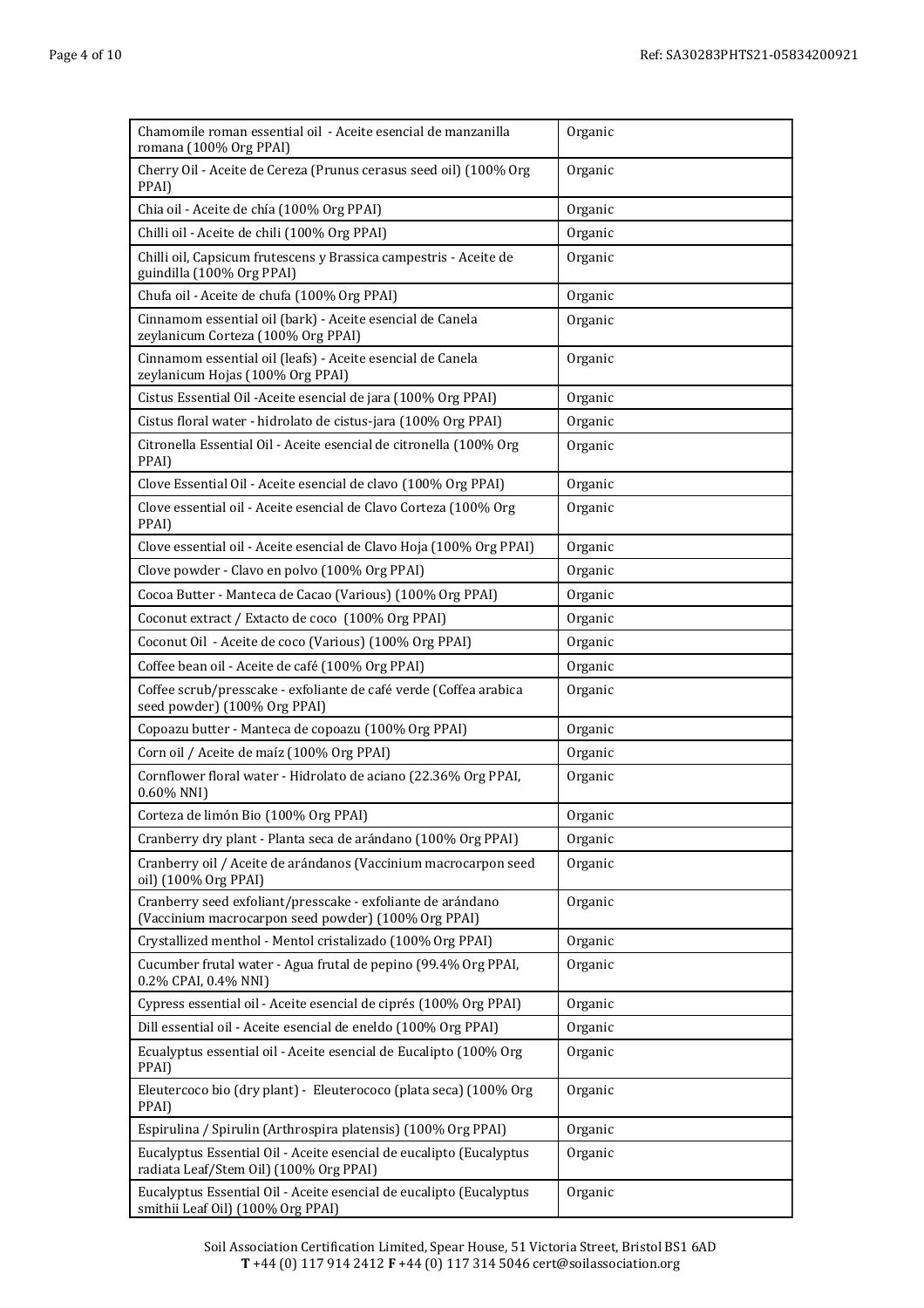| Evening Primrose Oil - Aceite de onagra (Various) (100% Org PPAI)                                                                                      | Organic           |
|--------------------------------------------------------------------------------------------------------------------------------------------------------|-------------------|
| Fucus dried plant - Planta seca fucus (100% Org PPAI)                                                                                                  | Organic           |
| Geranium Essential Oil - Aceite esencial de geranio (Pelargonium<br>graveolens Oil) (100% Org PPAI)                                                    | Organic           |
| Geranium Essential Oil - Aceite esencial de geranio (Pelargonium<br>roseum leaf oil) (100% Org PPAI)                                                   | Organic           |
| Geranium floral water - Hidrolato de geranio (100% Org PPAI)                                                                                           | Organic           |
| Ginger essential oil Bio - Aceite esencial de jengibre bio (100% Org<br>PPAI)                                                                          | Organic           |
| Ginger powder - Jengibre en polvo (100% Org PPAI)                                                                                                      | Organic           |
| Ginseng bio (dry plant) - Ginseng bio (planta seca) (100% Org PPAI)                                                                                    | Organic           |
| Glycerin - Glicerina (100% CPAI, 96.7% Org CPAI)                                                                                                       | Organic           |
| Grapefruit Essential Oil - Aceite esencial de pomelo (100% Org<br>PPAI)                                                                                | Organic           |
| Grapeseed Oil - Aceite de pepita de uva (100% Org PPAI)                                                                                                | Organic           |
| Green myrtle floral water - Eau florale de myrthe (Myrtus<br>communis) (100% Org PPAI)                                                                 | Organic           |
| Green tangerine essential oil - Aceite esencial de Mandarina verde<br>(100% Org PPAI)                                                                  | Organic           |
| Green tea - De té verde (Camellia sinensis) (100% Org PPAI)                                                                                            | Organic           |
| Green tea hydrolate preserved with Geogard (22.36% Org PPAI,<br>22.36% PPAI, 0.60% NNI)                                                                | Made with organic |
| Guarana Seeds - Semilla de Guaraná (Paullinia cupana) (100% Org<br>PPAI)                                                                               | Organic           |
| Hamamelis floral water - Hidrolato de hamamelis (100% Org PPAI)                                                                                        | Organic           |
| Hamamelis floral water - Hidrolato de hamamelis (Hamamelis<br>virginiana Water, Geogard (Dehydroacetic acid + Benzyl Alcohol)                          | Organic           |
| Hazelnut Oil - Aceite de avellana (Various) (100% Org PPAI)                                                                                            | Organic           |
| Helichrysum floral water - Hidrolato de Helicriso (100% Org PPAI)                                                                                      | Organic           |
| Helichrysum italicum essential oil - Aceite esencial de Helicrisio<br>(100% Org PPAI)                                                                  | Organic           |
| Hemp Oil - Aceite de cáñamo (Various) (100% Org PPAI)                                                                                                  | Organic           |
| Henna - Henna (100% Org PPAI)                                                                                                                          | Organic           |
| Hibiscus Flower - Flor de hibisco (100% Org PPAI)                                                                                                      | Organic           |
| Hidrolato de Lavanda Bio (100% Org PPAI)                                                                                                               | Organic           |
| Ho wood essential oil - Aceite esencial de palo de ho (100% Org<br>PPAI)                                                                               | Organic           |
| Hydroglycerin extract of apple - Extracto Hidroglicerinado de<br>Manzana (30.00% Org PPAI, 34.89% CPAI, 33.55% Org CPAI, 0.4%<br>NNI)                  | Organic           |
| Hydroglycerin Extract of Asian Centella - Extracto hidroglicerinado<br>de centella asiática (45% Org PPAI, 44.98% CPAI, 43.22% Org CPAI,<br>0.4% PeMo) | Organic           |
| Hydroglycerin extract of burdock - Extracto Hidroglicerinado de<br>Bardana (25% Org PPAI, 44.89% CPAI, 43.22% Org CPAI)                                | Organic           |
| Hydroglycerin extract of chamomile bio - Extracto hidroglicerinado<br>de Manzanilla (45.00% Org PPAI, 44.89% CPAI, 43.22% Org CPAI,<br>0.40% NNI)      | Organic           |
| Hydroglycerin extract of cucumber - Extracto hidroglicerinado de<br>pepino (30.00% Org PPAI, 64.90% CPAI, 33.55% Org CPAI, 0.40%<br>NNI)               | Organic           |
| Hydroglycerin Extract of Ginseng - Extracto hidroglicerinado de<br>ginseng (25.00% Org PPAI, 44.90% CPAI, 43.22% Org CPAI, 0.4%<br>NNI)                | Organic           |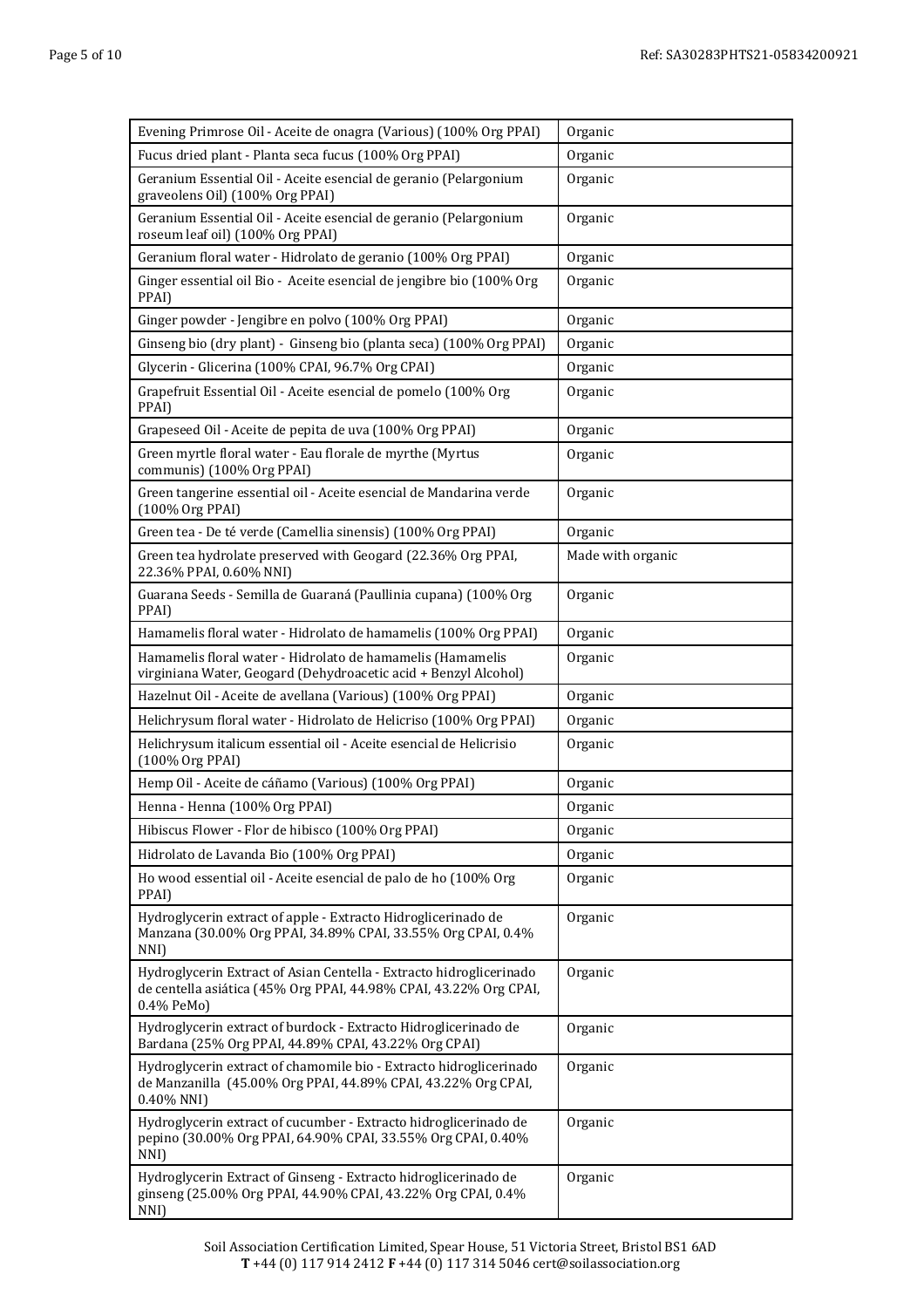| Hydroglycerin extract of green coffee - Extracto Hidroglicerinado de<br>café (54.70% Org PPAI, 44.89% CPAI, 43.22% Org CPAI, 0.40% NNI)                     | Organic |
|-------------------------------------------------------------------------------------------------------------------------------------------------------------|---------|
| Hydroglycerin extract of hamamelis bio - Extracto hidroglicerinado<br>de Hamamelis (45.00% Org PPAI, 44.90% CPAI, 43.22% Org CPAI,<br>0.40% NNI)            | Organic |
| Hydroglycerin extract of hibiscus - Extracto hidroglicerinado de<br>hibisco (100% Org PPAI)                                                                 | Organic |
| Hydroglycerin extract of horse chestnut - Extracto hidroglicerinado<br>de castaño de indias (45.00% Org PPAI, 44.89% CPAI, 43.22% Org<br>CPAI, 0.60% NNI)   | Organic |
| Hydroglycerin extract of horse tail - Extracto hidroglicerinado de<br>cola de caballo (54.70% Org PPAI, 44.90% CPAI, 43.22% Org CPAI,<br>0.60% NNI)         | Organic |
| Hydroglycerin Extract of Lemon - Extracto hidroglicerinado de limón<br>(30% Org PPAI, 34.89% CPAI, 33.55% Org CPAI 0.4% PeMo)                               | Organic |
| Hydroglycerin extract of lineseed - Extracto Hidroglicerinado de lino<br>(25.00% Org PPAI, 44.89% CPAI, 43.22% Org CPAI, 0.40% NNI)                         | Organic |
| Hydroglycerin extract of mallow - Extracto hidroglicerinado de<br>malva (45% Org PPAI, 44.89% CPAI, 43.22% Org CPAI, 0.4% NNI)                              | Organic |
| Hydroglycerin extract of marigold - Extracto Hidroglicerinado de<br>Calendula Bio (45.00% Org PPAI, 44.89% CPAI, 43.22% Org CPAI,<br>$0.40\%$ NNI)          | Organic |
| Hydroglycerin extract of melise - Extracto hidroglicerinado de<br>melisa bio (100% Org PPAI)                                                                | Organic |
| Hydroglycerin extract of melon - Extracto hidroglicerinado de melon<br>(30% Org PPAI, 34.9% CPAI, 33.55% Org CPAI, 0.4% NNI)                                | Organic |
| Hydroglycerin extract of oat - Extracto hidroglicerinado de avena<br>bio (100% Org PPAI)                                                                    | Organic |
| Hydroglycerin extract of peach - Extracto hidroglicerinado de<br>melocotón (30% PPAI, 30% Org PPAI, 34.89% CPAI, 33.55% Org<br>CPAI, 0.4% NNI               | Organic |
| Hydroglycerin Extract of Pomegranate - Extracto hidroglicerinado<br>de granada (30% Org PPAI, 34.9% CPAI, 33.55% Org CPAI, 0.4%<br>PeMo)                    | Organic |
| Hydroglycerin extract of roman chamomille - Extracto<br>hidroglicerinado de manzanilla romana (45.00% Org PPAI, 44.89%<br>CPAI, 43.22% Org CPAI, 0.40% NNI) | Organic |
| Hydroglycerin extract of white nettle - Extracto hidroglicerinado de<br>ortiga (45.00% Org PPAI, 44.89% CPAI, 43.22% Org CPAI, 0.40%<br>NNI)                | Organic |
| Hyssopus essential oil / Aceite esencial de hisopo (Hyssopus<br>officinalis herb oil) (100% Org PPAI)                                                       | Organic |
| Incense Essential Oil - Aceite esencial de incienso (100% Org PPAI)                                                                                         | Organic |
| Jojoba Oil - Aceite de jojoba (Various) (100% Org PPAI)                                                                                                     | Organic |
| Juniper berries essential oil, Juniperus communis fruit oil - Aceite<br>esencial de bayas de enebro (100% Org PPAI)                                         | Organic |
| Juniper Essential Oil - Aceite esencial de enebro (100% Org PPAI)                                                                                           | Organic |
| Juniperus floral water - Hidrolato de enebro (100% Org PPAI)                                                                                                | Organic |
| Kalahari melon oil - Aceite de melon del Kalahari (100% Org PPAI)                                                                                           | Organic |
| Karanja oil - Aceite de karanja (100% Org PPAI)                                                                                                             | Organic |
| Lavandin Essential Oil - Aceite esencial de lanvadín (Lavandula<br>hybrida abrial herb oil) (100% Org PPAI)                                                 | Organic |
| Lavandin Essential Oil - Aceite esencial de lanvadín (Lavandula<br>hybrida oil) (100% Org PPAI)                                                             | Organic |
| Lavandin essential oil / Aceite esencial de lavandín (Lavandula<br>hybrida grosso herb oil) (100% Org PPAI)                                                 | Organic |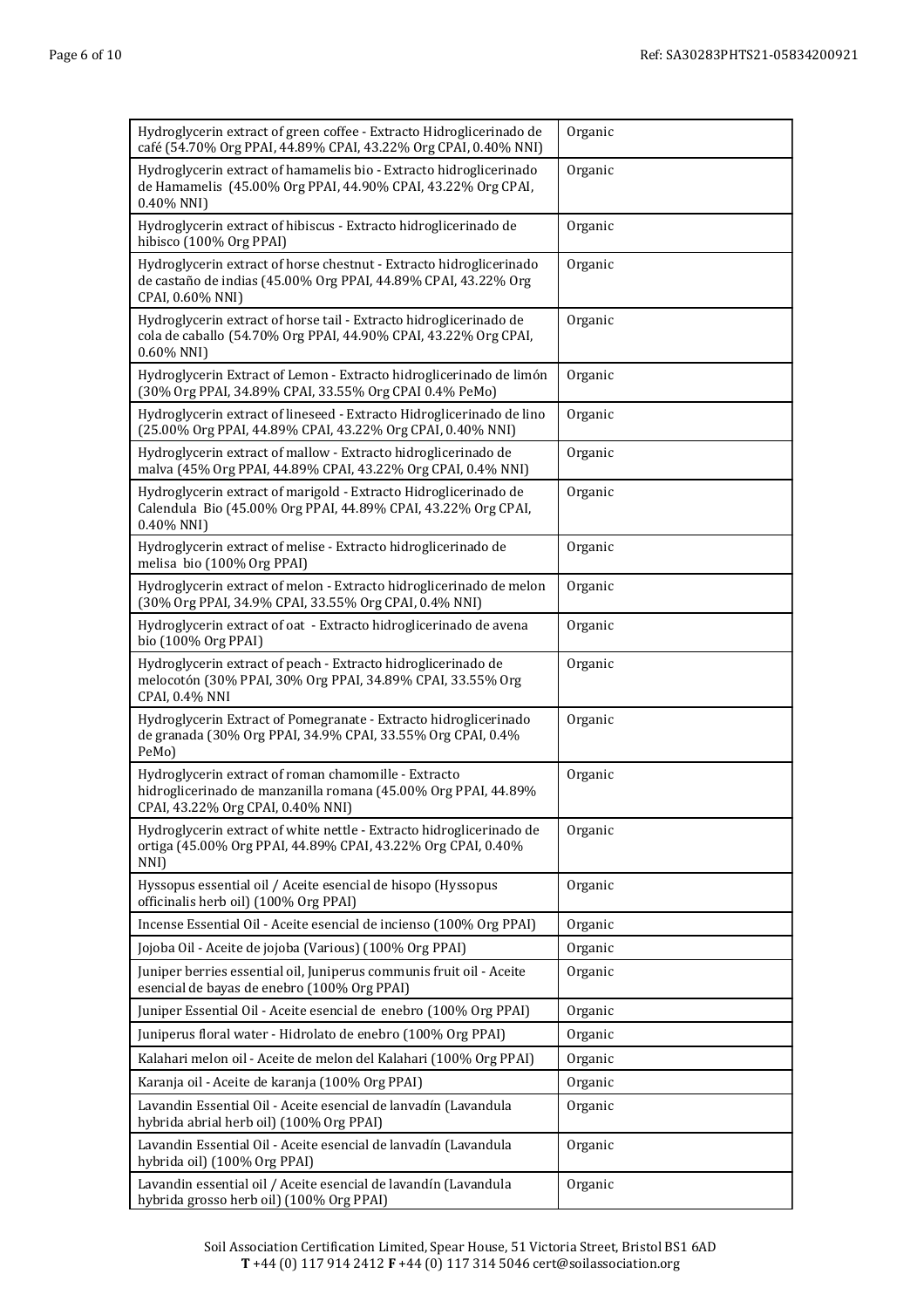| Lavender Essential Oil - Aceite esencial de lavanda (Lavandula<br>angustifolia Oil) (100% Org PPAI)         | Organic |
|-------------------------------------------------------------------------------------------------------------|---------|
| Lavender floral water - Hidrolato de lavanda bio (100% Org PPAI)                                            | Organic |
| Lemon Essential Oil - Aceite esencial de limón (100% Org PPAI)                                              | Organic |
| Lemongrass Essential Oil - Aceite esencial de lemongrass<br>(Cymbopogon flexuosus Herb Oil) (100% Org PPAI) | Organic |
| Licorice Sticks - Regaliz Mazos(100% Org PPAI)                                                              | Organic |
| Lime essential oil - Aceite esencial de lima (100% Org PPAI)                                                | Organic |
| Lime tree floral water - Hidrolato de Tilo bio (22.365 Org PPAI,<br>0.60% NNI)                              | Organic |
| Linseed oil - Aceite de lino (100% Org PPAI)                                                                | Organic |
| Litsea cubeba essential oil - Aceite esencial de Litsea cubeba (100%<br>Org PPAI)                           | Organic |
| Macadamia Oil - Aceite de Macadamia (Various) (100% Org PPAI)                                               | Organic |
| Macerado de margarita ecológico - organic daisy infused oil (100%<br>Org PPAI)                              | Organic |
| Mango butter - Manteca de mango (100% Org PPAI)                                                             | Organic |
| Marigold floral water - Agua floral de caléndula 22.50% Org PPAI.<br>0.20% CPAI, 0.40% NNI)                 | Organic |
| Marigold Flower - Flor de caléndula (100% Org PPAI)                                                         | Organic |
| Marigold Infused - Macerado de caléndula                                                                    | Organic |
| Marjoram essential oil - Aceite esencial de mejorana (Origanum<br>marjorana herb oil) (100% Org PPAI)       | Organic |
| Marjoram essential oil - Aceite esencial de mejorana (Thymus<br>mastichina herb oil) (100% Org PPAI)        | Organic |
| Marshmallow Dried Plant - Planta Seca de Malvavisco (Althaea<br>officinalis) (100% Org PPAI)                | Organic |
| Marula oil - Aceite de marula (100% Org PPAI)                                                               | Organic |
| Melissa floral water - Hidrolato de melisa (100% Org PPAI)                                                  | Organic |
| Mentha Arvensis Essential Oil - Aceite esencial de Mentha arvensis<br>(100% Org PPAI)                       | Organic |
| Mentha Piperita Essential Oil - Aceite esencial de Mentha piperita<br>(100% Org PPAI)                       | Organic |
| Mongongo oil - Aceite de mongongo (100% Org PPAI)                                                           | Organic |
| Moringa Oil - Aceite de moringa (100% Org PPAI)                                                             | Organic |
| Murumuru butter - Manteca de murumuru (100% Org PPAI)                                                       | Organic |
| Mustard oil - Aceite de mostaza (100% Org PPAI)                                                             | Organic |
| Mustard oil / Aceite de mostaza (Brassica juncea) (100% Org PPAI)                                           | Organic |
| Myrrh essential oil- Aceite esencial de mirra (100% Org PPAI)                                               | Organic |
| Myrtle essential oil / Aceite esencial de mirto (Myrtus communis oil)<br>(100% Org PPAI)                    | Organic |
| Neem oil - Aceite de Neem (100% Org PPAI)                                                                   | Organic |
| Neroli Essential Oil - Aceite esencial de néroli (100% Org PPAI)                                            | Organic |
| Neroli floral water - hidrolato de néroli (100% Org PPAI)                                                   | Organic |
| Neroli floral water - hidrolato de néroli (99.40% Org PPAI, 0.60%<br>NNI)                                   | Organic |
| Nettle Powder - Polvo de Ortiga (Urtica dioica) (100% Org PPAI)                                             | Organic |
| Niaouli essential oil - Aceite esencial de Niaouli (100% Org PPAI)                                          | Organic |
| Nutmeg Powder - Polvo de Nuez Moscada (Myristica fragans) (100%<br>Org PPAI)                                | Organic |
| Olive Oil - Aceite de oliva (Various) (100% Org PPAI)                                                       | Organic |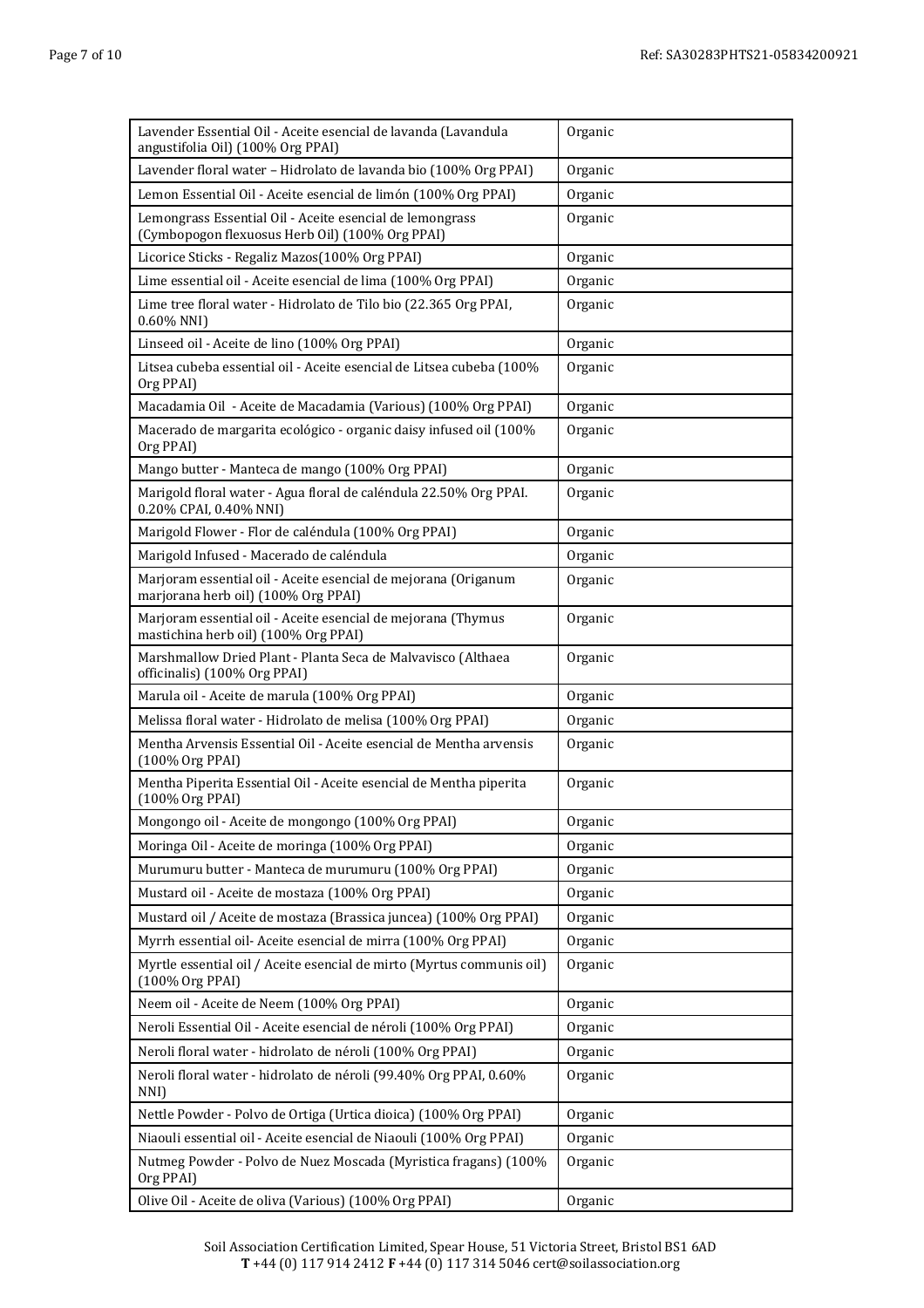| Orange Essential Oil - Aceite esencial de naranja (100% Org PPAI)                                  | Organic |
|----------------------------------------------------------------------------------------------------|---------|
| Origanum essential oil - Aceite esencial de orégano (Thymus<br>capitatus herb oil) (100% Org PPAI) | Organic |
| Origanum essential oil / Aceite esencial de orégano (Origanum<br>vulgare oil) (100% Org PPAI)      | Organic |
| Palm Oil - Aceite de palma (Various) (!00% Org PPAI)                                               | Organic |
| Palmarosa Essential Oil - Aceite esencial de palmarrosa (100% Org<br>PPAI)                         | Organic |
| Paprika - Pimentón (Capsicum annuum) (100% Org PPAI)                                               | Organic |
| Paprika oil, Capsicum anuum - Aceite de chili (100% Org PPAI)                                      | Organic |
| Passionfruit oil - Aceite de maracuyá (100% Org PPAI)                                              | Organic |
| Patchouli essential oil - Aceite esencial de patchouli (100% Org<br>PPAI)                          | Organic |
| Peach oil - Aceite de melocotón (100% Org PPAI)                                                    | Organic |
| Peanut Oil - Aceite de Cacahuete (100% Org PPAI)                                                   | Organic |
| Pelargonium roseum leaf oil - Aceite esencial de Geranio rosado Bio<br>(100% Org PPAI)             | Organic |
| Perilla Oil - Aceite de perilla (100% Org PPAI)                                                    | Organic |
| Petitgrain Essential Oil - Aceite esencial de petitgrain (100% Org<br>PPAI)                        | Organic |
| Pine essential oil / Aceite esencial de pino (100% Org PPAI)                                       | Organic |
| Pink pepper essential oil - Aceite esencial de pimienta rosa (100%<br>Org PPAI)                    | Organic |
| Plum oil / Aceite de ciruela (100% Org PPAI)                                                       | Organic |
| Pomegranate extract / Extacto de granada (100% Org PPAI)                                           | Organic |
| Pomegranate Oil - Aceite de granada (Various) (100% Org PPAI)                                      | Organic |
| Poppy oil Bio - Aceite de amapola (100% Org PPAI)                                                  | Organic |
| Prickly Pear Oil - Aceite de higo chumbo (100% Org PPAI)                                           | Organic |
| Pumpkin oil - Aceite de calabaza (100% Org PPAI)                                                   | Organic |
| Purple passioflower flower - Flor de pasiflora encarnata (100% Org<br>PPAI)                        | Organic |
| Raspberry Oil - Aceite de frambuesa (100% Org PPAI)                                                | Organic |
| Ravintsara essential oil - Aceite esencial de ravintsara (100% Org<br>PPAI)                        | Organic |
| Regaliz en polvo - Licorice powder (100% Org PPAI)                                                 | Organic |
| Rice Bran Oil / Aceite de Arroz (Oryza sativa bran oil) (100% Org<br>PPAI)                         | Organic |
| Romero verbenona Floral water - Hidrolato de romero verbenone<br>(100% Org PPAI)                   | Organic |
| Rosa Damascena Essential Oil - Aceite esencial de Rosa Damascena<br>(100% Org PPAI)                | Organic |
| Rosa damascena floral water - Hidrolato de rosa damascene (100%<br>Org PPAI)                       | Organic |
| Rosa damascena flowers - flores rosa damascena (rosa damascena<br>flower) (100% Org PPAI)          | Organic |
| Rosehip Oil - Aceite de rosa mosqueta (Rosa canina fruit oil) (100%<br>Org PPAI)                   | Organic |
| Rosehip Oil - Aceite de rosa mosqueta (Rosa Moschata Seed Oil)<br>(100% Org PPAI)                  | Organic |
| Rosehip Oil - Aceite de rosa mosqueta (Rosa rubiginosa seed oil)<br>(100% Org PPAI)                | Organic |
| Rosehip Powder - Polvo de Rosa Mosqueta (100% Org PPAI)                                            | Organic |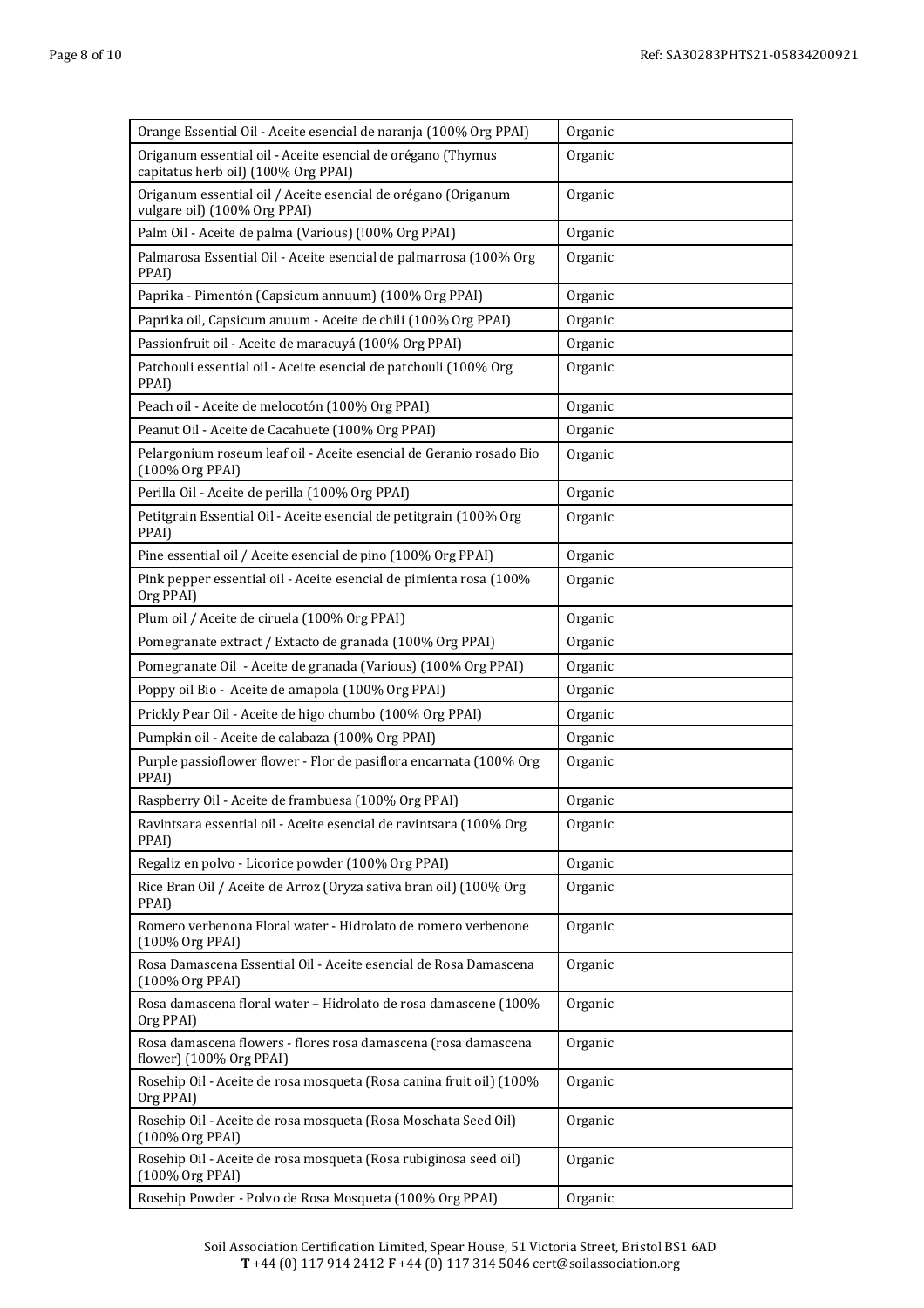| Rosehip seed exfoliant/presscake - exfoliante de rosa de mosqueta<br>(Rosa canina seed powder) (100% Org PPAI)                                | Organic |
|-----------------------------------------------------------------------------------------------------------------------------------------------|---------|
| Rosemary antioxidant - Antioxidante de romero (100% Org PPAI)                                                                                 | Organic |
| Rosemary Essential Oil - Aceite esencial de romero (100% Org PPAI)                                                                            | Organic |
| Rosemary infused - Macerado de romero (100% Org PPAI)                                                                                         | Organic |
| Sacha inchi oil - Aceite de sacha inchi (100% Org PPAI)                                                                                       | Organic |
| Safflower Oil - Aceite de cártamo (Various) (100% Org PPAI)                                                                                   | Organic |
| Salvia essential oil - Aceite esencial de salvia (100% Org PPAI)                                                                              | Organic |
| Salvia Sclarea Essential Oil - Aceite esencial de Salvia sclarea (100%<br>Org PPAI)                                                           | Organic |
| Salvia slcarea floral water - Hidrolato de salvia sclarea (100% Org<br>PPAI)                                                                  | Organic |
| Sandalwood oil - Aceite de sándalo (santalum album) (100% Org<br>PPAI)                                                                        | Organic |
| Saro essential oil - Aceite esencial de Saro (Oxalis Hedysaroides)<br>(100% Org PPAI)                                                         | Organic |
| Sea buckthorn - Aceite de espino amarillo (100% Org PPAI)                                                                                     | Organic |
| Sea buckthorn oil, Hippophae rhamnoides Fruit Extract &<br>Rosmarinus officinalis Leaf extract - Aceite de espino Amarillo<br>(100% Org PPAI) | Organic |
| Sea buckthorn oil, Hippophae rhamnoides seed oil - Aceite de espino<br>amarillo (100% Org PPAI)                                               | Organic |
| Sesame Oil - Aceite de sésamo (Various) (100% Org PPAI)                                                                                       | Organic |
| Shea butter - Manteca de karité (Various) (100% Org PPAI)                                                                                     | Organic |
| Siempreviva - Flor Seca Siempreviva (Helichrysum italicum flower<br>extract) (100% Org PPAI)                                                  | Organic |
| Soya bean oil - Aceite de soja (100% Org PPAI)                                                                                                | Organic |
| Spearmint essential oil - Menta spicata essential oil (100% Org<br>PPAI)                                                                      | Organic |
| Spike lavender essential oil - Aceite esencial de Espliego (100% Org<br>PPAI)                                                                 | Organic |
| St John's Wort Infused - Macerado de hipérico (100% Org PPAI)                                                                                 | Organic |
| Sunflower Oil - Aceite de girasol (Various) (100% Org PPAI)                                                                                   | Organic |
| Sweet fennel dried flower - Flor seca de hinojo dulce (100% Org<br>PPAI)                                                                      | Organic |
| Sweet Fennel Essential Oil - Aceite esencial de hinojo dulce (100%<br>Org PPAI)                                                               | Organic |
| Tamanu oil - Aceite de Tamanu (100% Org PPAI)                                                                                                 | Organic |
| Tangerine Essential Oil - Aceite esencial de mandarina (100% Org<br>PPAI)                                                                     | Organic |
| Tea Tree Essential Oil - Aceite esencial de árbol de té (100% Org<br>PPAI)                                                                    | Organic |
| Thyme Essential Oil - Aceite esencial de tomillo (Thymus Vulgaris<br>Flower/Leaf Oil) (100% Org PPAI)                                         | Organic |
| Thyme essential oil / Aceite esencial de Tomillo (Thymus<br>satureioides Oil) (100% Org PPAI)                                                 | Organic |
| Tomato oil - Aceite de tomate (100% Org PPAI)                                                                                                 | Organic |
| Turmeric essential oil - Aceite esencial de Cúrcuma (100% Org PPAI)                                                                           | Organic |
| Vanilla Oleoresin - Oleresina de vanilla (Vanilla planifolia) (100%<br>Org PPAI)                                                              | Organic |
| Vetiver essential oil - Aceite esencial de Vetiver (100% Org PPAI)                                                                            | Organic |
| Walnut oil - Aceite de nuez bio (various) (100% Org PPAI)                                                                                     | Organic |